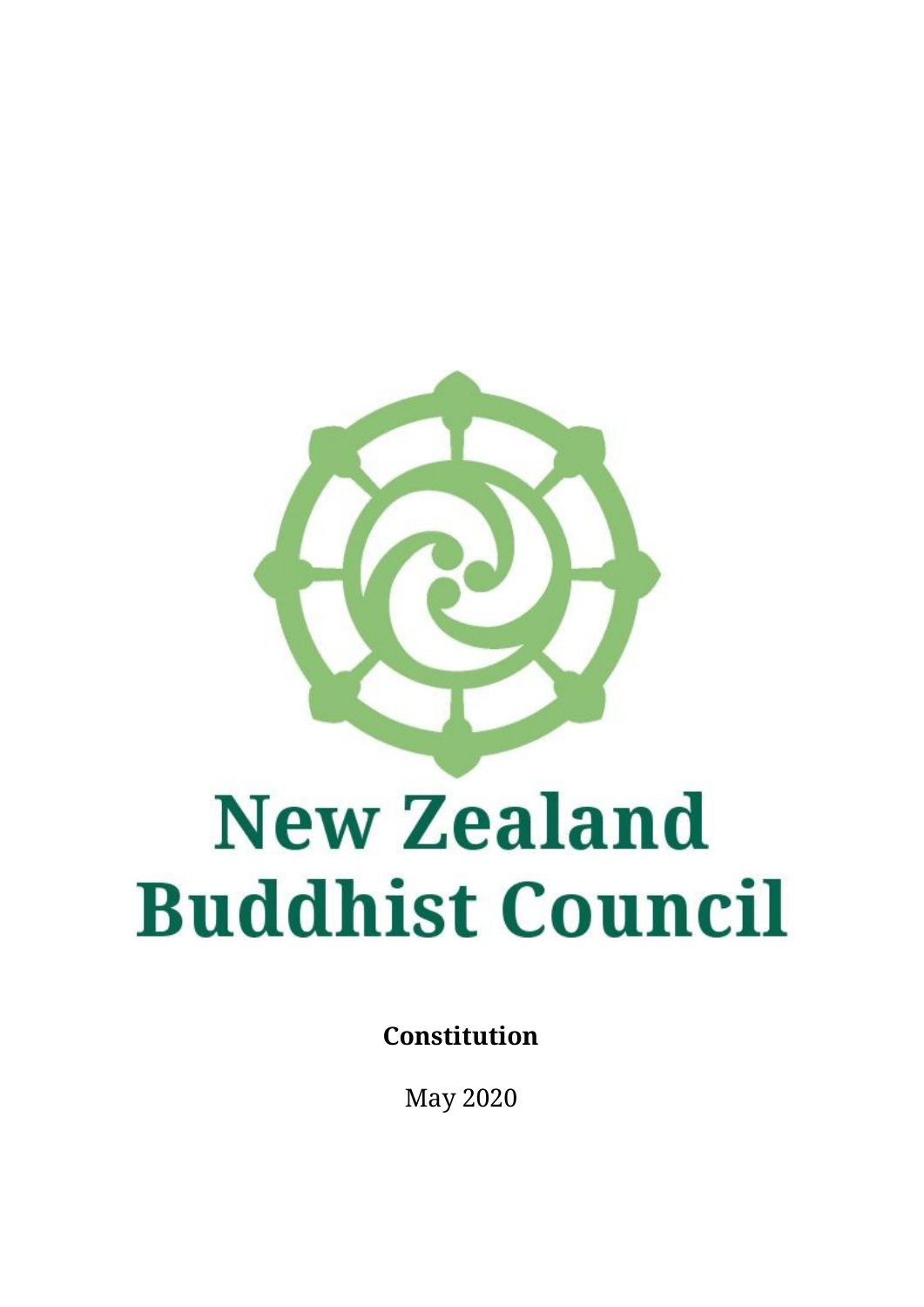

# **Constitution of the New Zealand Buddhist Council Incorporated**

#### **INDEX**

1.Definitions 2. Name 3. Principles 4. Objects 5. Limitations 6. Powers 7. Membership 8. Application for Membership 9. Expulsion of Members 10. Subscriptions 11. General Meetings 12. Annual General Meetings 13. Special General Meeting 14. Executive Committee 15. Control and Use of Funds 16. No Personal Profit 17. Power to Delegate 18. Financial Arrangements 19. Common Seal 20. Indemnity 21. Alteration of Rules 22. Mediation & Arbitration 23. Activities Limited to New Zealand 24. Patrons 25. Disposition of Surplus Assets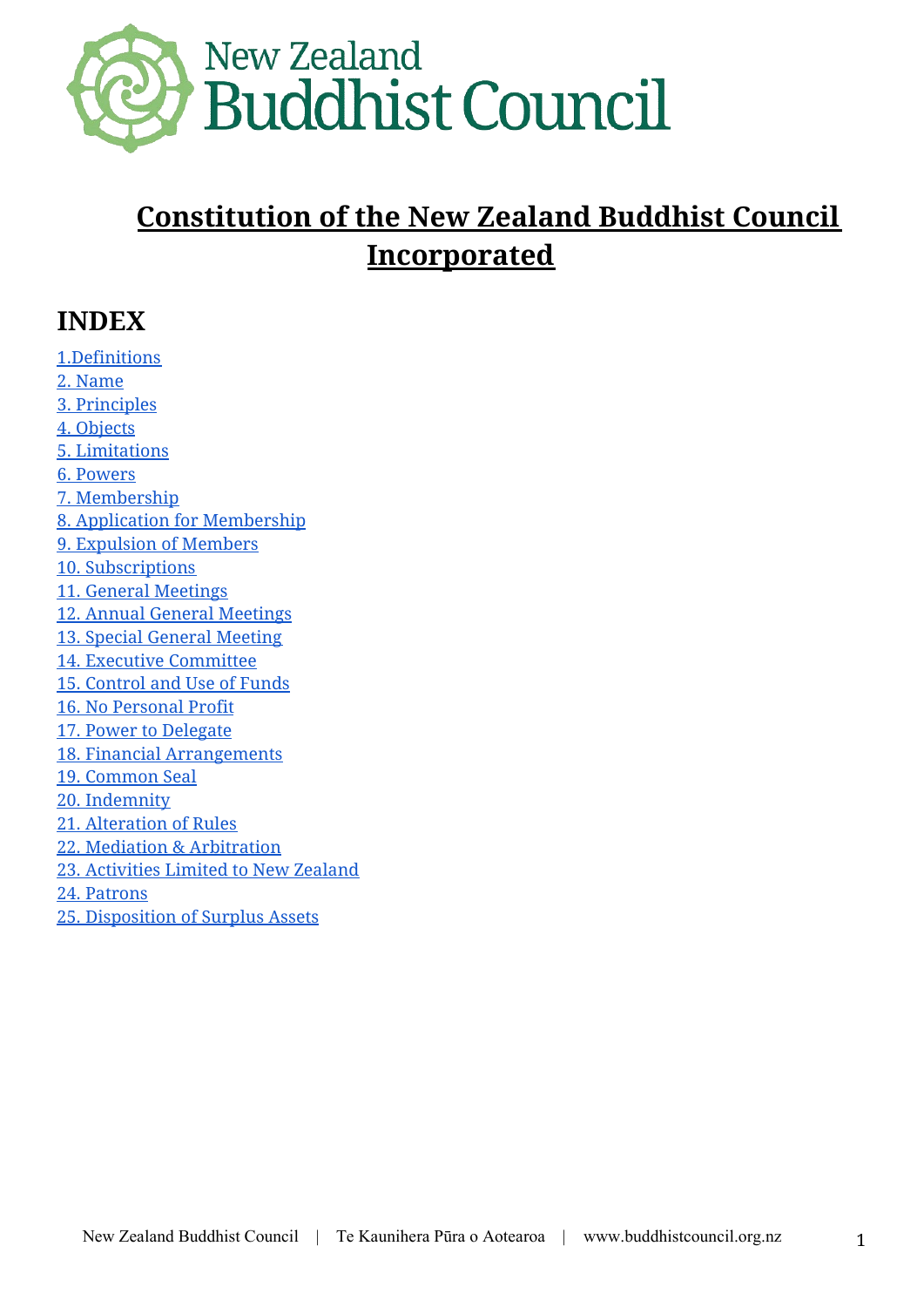

#### **1. Definitions**

In this constitution, except in so far as the context or subject matter otherwise indicates or requires:

"The Society" means the New Zealand Buddhist Council Incorporated."Buddhist" means a person who has sincerely gone for refuge in The Triple Gem;

"The Triple Gem" means Buddha, Dhamma (Dharma), and Sangha (allowing that the interpretation of these may vary somewhat from tradition to tradition);

"Ordained Sangha" means fully ordained Buddhist monks and nuns, as well as nuns who have taken the ten precepts, novices who are training for higher ordination, and clergy/leaders who are recognized as formally ordained by their Buddhist tradition, and who can produce an ordination certificate or other document confirming their status.

"Secretary" means the person holding office under this constitution as secretary of the Society;

"Treasurer" means the person holding office under this constitution as treasurer of the Society;

"Chairperson" means the person holding office under this constitution as chairperson of the Society;

"Regions Officer" means the person holding office under this constitution as regions officer of the Society; and

The words "he", "him" or "his" include the female gender.

#### **2. Name**

The name of the Society is the New Zealand Buddhist Council Incorporated; in this constitution called "the Society".

# **3. Principles**

Members and Supporters of the Society agree to uphold the following principles:

a. To follow the teachings of the Buddha.

b. To take refuge in Buddha, Dhamma (Dharma) and Sangha.

c. To accept the Four Noble Truths, namely suffering, the arising of suffering, the cessation of suffering, and the eight-fold path leading to the cessation of suffering.

d. To recognise the universal law of conditioned co-arising as taught by the Buddha.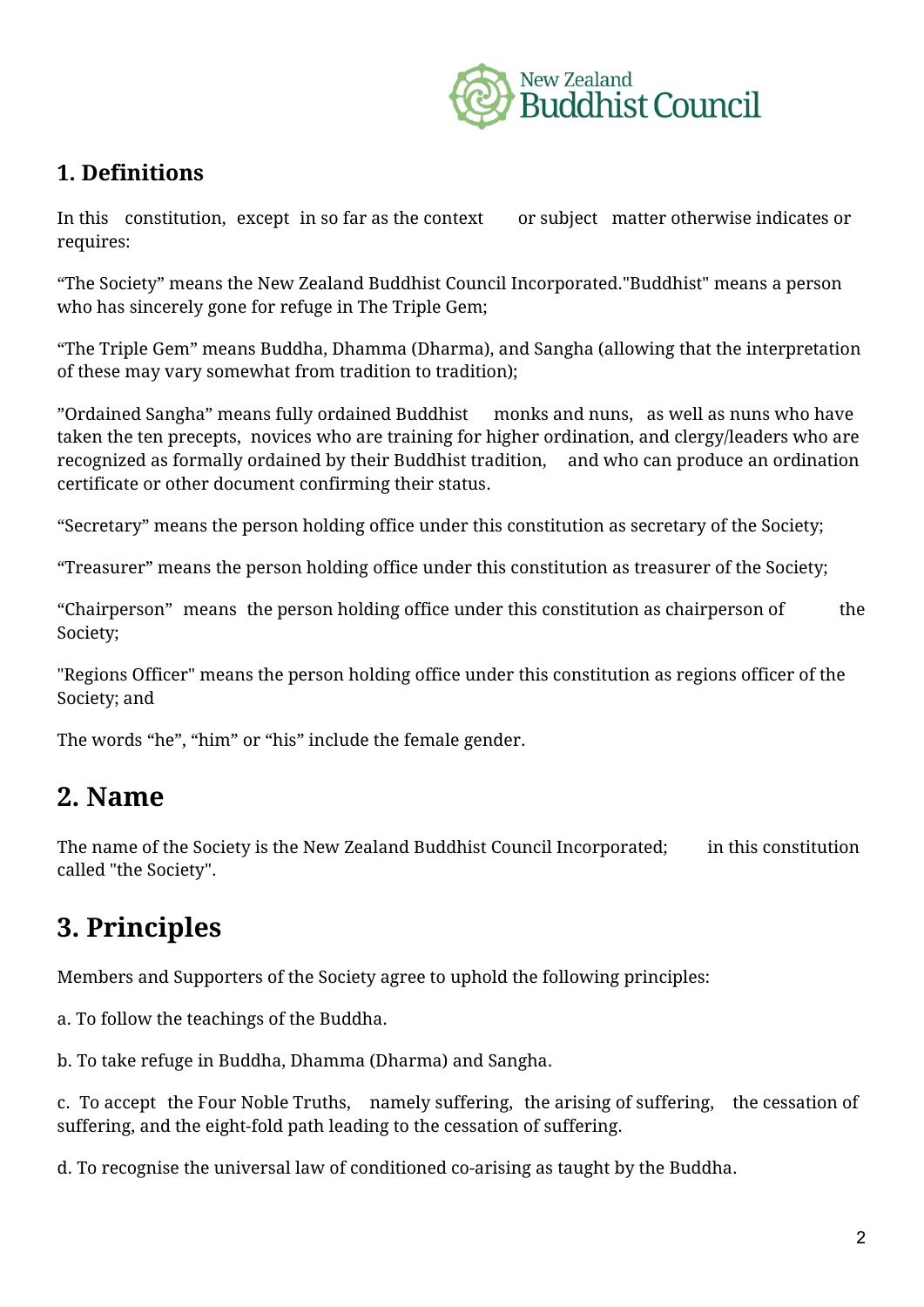

e. To refrain from killing, stealing, engaging in harmful sexual relations, lying or taking intoxicants.

f. Following the example of the Buddha, who is the embodiment of Great Compassion,mahakaruna and Great Wisdom, maha-panna (-prajna) , to nurture compassion for all beings without discrimination; to work for their good, happiness and peace; and to develop wisdom leading to the realization of Ultimate Truth and Liberation (Nibbana/Nirvana).

g. To understand that all conditioned things are impermanent, that they suffer, and that they are without abiding self.

h. To recognise that there are differences in regard to the life of Buddhist monks, nuns and other clergy, popular Buddhist beliefs and practices, rites and ceremonies, customs and habits, and to affirm that these forms arise in response to differing causes and conditions in different countries and environments, and are not to be confused with the essential teachings of the Buddha on the arising and extinguishing of suffering.

j. To conduct all the business of the Society in an open manner and in accordance with democratic principles, in a spirit of mutual friendship and respect for different points of view.

# **4. Objects**

The Society is established for charitable purposes within New Zealand. In particular the Society will:

a. Create respectful relationships among Buddhist communities and between Buddhist and other communities in order to develop a harmonious and peaceful New Zealand.

b. Share information and build networks.

c. Work together on common concerns and problems.

d. Strengthen the greater Buddhist community in New Zealand.

e. Engage with government and other statutory bodies when their policies and practices affect Buddhist communities.

f. Represent Buddhist perspectives in public forums where appropriate.

g. Work with other faith communities to nurture mutual understanding and promote peace.

h. Engage in any other activities consistent with the above objects.

#### **5. Limitations**

In a spirit of respect for each other in all aspects of carrying out the Society's objects, the following limitations of speech and conduct shall apply: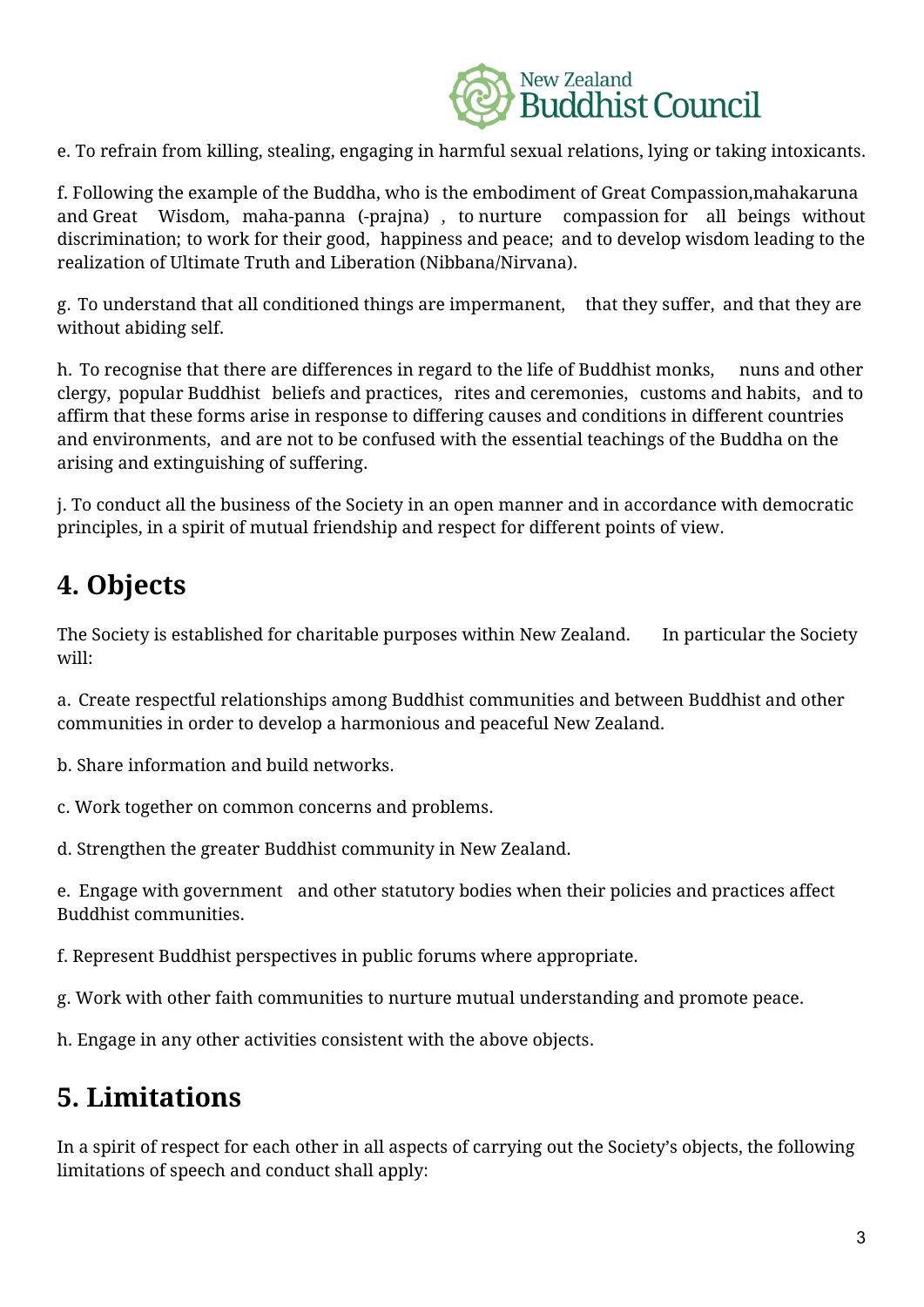

a.Not engaging in polemics.

Arguments about the merits of different traditions, lineages or teachings, or about controversial differences between or among faith communities represented in the Society shall not become part of the business of the Society.

b. Non-proselytising.

Attempts to use Society involvement to convert members of one faith, sect, tradition or lineage to another are inconsistent with the objects of the Society.

c. Not engaging in politics.

The Society shall not align itself with any political party in New Zealand or elsewhere. Political issues arising inside and outside New Zealand shall not be brought into the business of the Society.

d. Non-regulatory.

The Society shall not be used for the purpose of regulating the activities of the groups which belong to it, nor for negating the differences between them.

e. Non-partisan.

No Member shall have the right to use the Society or this constitution to promote any particular Buddhist tradition over any other, nor to exclusively pursue its interests, nor to impose its views on other Members.

f. Disciplined in Public Relations.

Only persons authorised by the Executive shall make public statements on behalf of the Society.

#### **6. Powers**

The Society will have the following powers:

a. To use its funds as the Executive Committee thinks necessary or proper in payment of its costs and expenses, including the employment and dismissal of counsel, solicitors, accountants, agents, officers and staff, according to principles of good employment and the Employment Relations Act 2000 or any subsequent enactments.

b. To purchase, lease, sell, acquire or dispose of any real or personal property and any rights or privileges which the Executive Committee shall think necessary or expedient to help it achieve its objects or promote the interests of the Society or its Members.

c. To invest surplus funds in any way permitted by law for the investment of charities' funds and upon such terms as the Executive Committee thinks fit.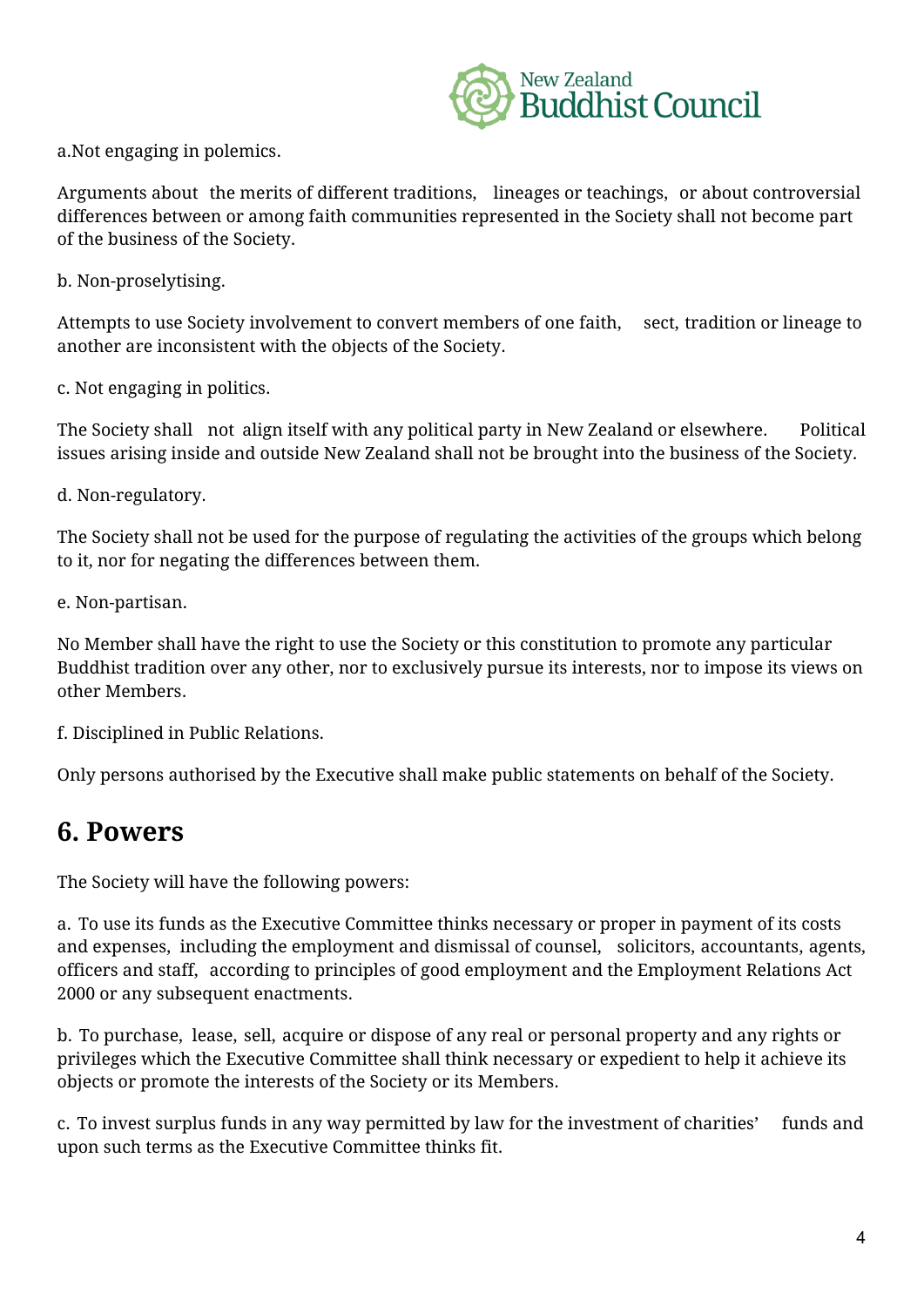

d. To borrow or raise money from time to time with or without security and upon such terms as to priority or otherwise as the Executive Committee thinks fit.

e. To apply for grants.

f. To carry on any business, providing that all profits deriving therefrom shall be paid to the Society and applied for its charitable or permitted ancillary purposes.

g. To do all things which will help achieve the objects of the Society.

# **7. Membership**

a. All organisations which were represented at the first meeting of groups interested in setting up a council, held at the at Leys Institute, Ponsonby, on Saturday 14 July, 2007, or who sent their apologies, will be eligible to become founding Members of the Society upon payment of the initial Membership subscription by 5 December 2008.

b. Any Buddhist organisation which agrees with the principles and objects of the Society and is registered with the New Zealand Charities Services may, subject to the Executive Committee's approval, become a Member of the Society by application in writing and upon payment of the annual subscription set from time to time by a General Meeting of the Society.

c. Any Buddhist individual who agrees with the principles and objects of the Society may, subject to the Executive Committee's approval, become a Supporter of the Society by application in writing and upon payment of the annual subscription set from time to time by a General Meeting of the Society.

d. A register of Members and Supporters of the Society will be maintained by the Secretary in accordance with the provisions of the Incorporated Societies Act, 1908 and subsequent enactments.

e. Any organisation may resign as a Member, or any person may resign as a Supporter, of the Society by giving written notice to the Secretary. The Secretary will maintain a record of any resignation.

f. If a current subscription has not been paid by a Member, membership will cease three (3) months after a subscription has lapsed.

g. Every notice required to be given to a Member under these rules shall be deemed to have been correctly given if posted in a prepaid letter addressed to that member at his last known place of residence, or communicated via email to the email address most recently provided to the Secretary.

# **8. Application for Membership**

a. The following information shall be included in (but not limited to) applications from organisations to join the Society as a Member:

 $\blacktriangleright$  name of organisation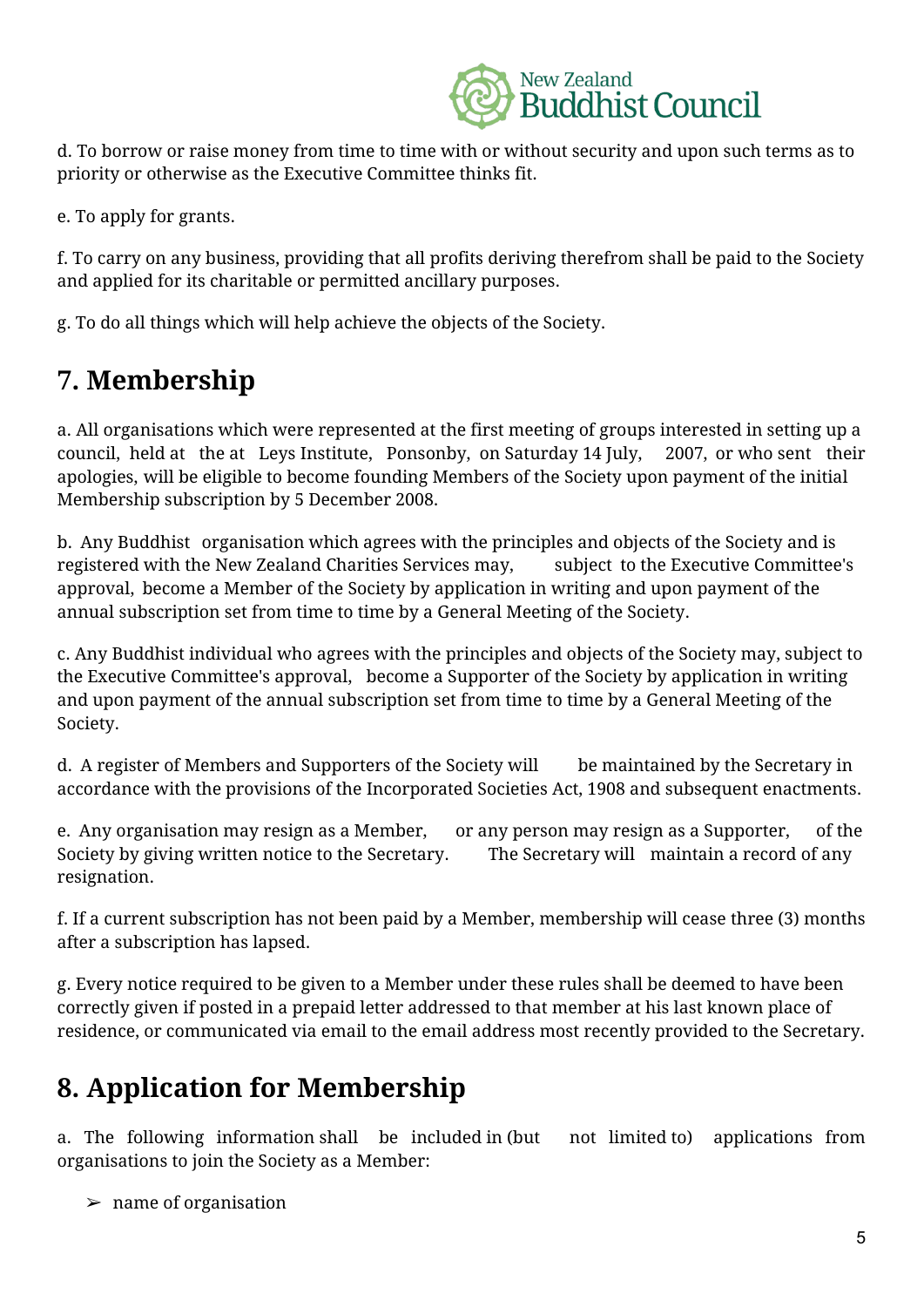

- $\triangleright$  address(es) for service and delivery of notices
- $\blacktriangleright$  telephone
- $\geq$  fax
- $\ge$  email
- $\triangleright$  website
- $\blacktriangleright$  legal status
- $\geq$  copy of certificate of incorporation or trust deed
- $\geq$  copy of charities commission registration certificate
- $\geq$  branch(es) of Buddhism (i.e. Theravada, Mahayana, Vajrayana)
- $\geq$  branch under which organisation wishes to nominate executive leaders and teachers, and their qualifications
- $\geq$  lineages and affiliations
- $\ge$  ethnic groups represented in the organisation
- $\ge$  services and activities offered
- $\geq$  number of individuals / families participating
- $\geq$  scope of casual involvement by others
- $\geq$  an undertaking to act in accordance with the principles and rules of the Society
- $\geq$  documentary evidence of a motion passed by the organisation's executive deciding to apply as Member and naming their representative, executed
- $\triangleright$  under the common seal of the organisation (if the organisation has one).

Form nominating representative (who will vote at general meetings), and their address for service and delivery of notices

- $\blacktriangleright$  telephone
- $\triangleright$  fax
- $\triangleright$  email
- $\blacktriangleright$  position in organisation
- $>$  skills and experience to offer

b. The following information shall be included in applications from individuals to join the Society as a Supporter:

- $\triangleright$  name of individual
- $\geq$  address for service and delivery of notices
- $\blacktriangleright$  telephone
- $\triangleright$  fax
- $\ge$  email
- $\triangleright$  Membership(s) of Buddhist groups
- $\blacktriangleright$  reasons for wishing to join
- $\geq$  skills and experience to offer

c. As soon as practicable after receiving an application to become a Member or Supporter, the Secretary shall refer the application to the Executive which shall determine whether to approve or reject the application.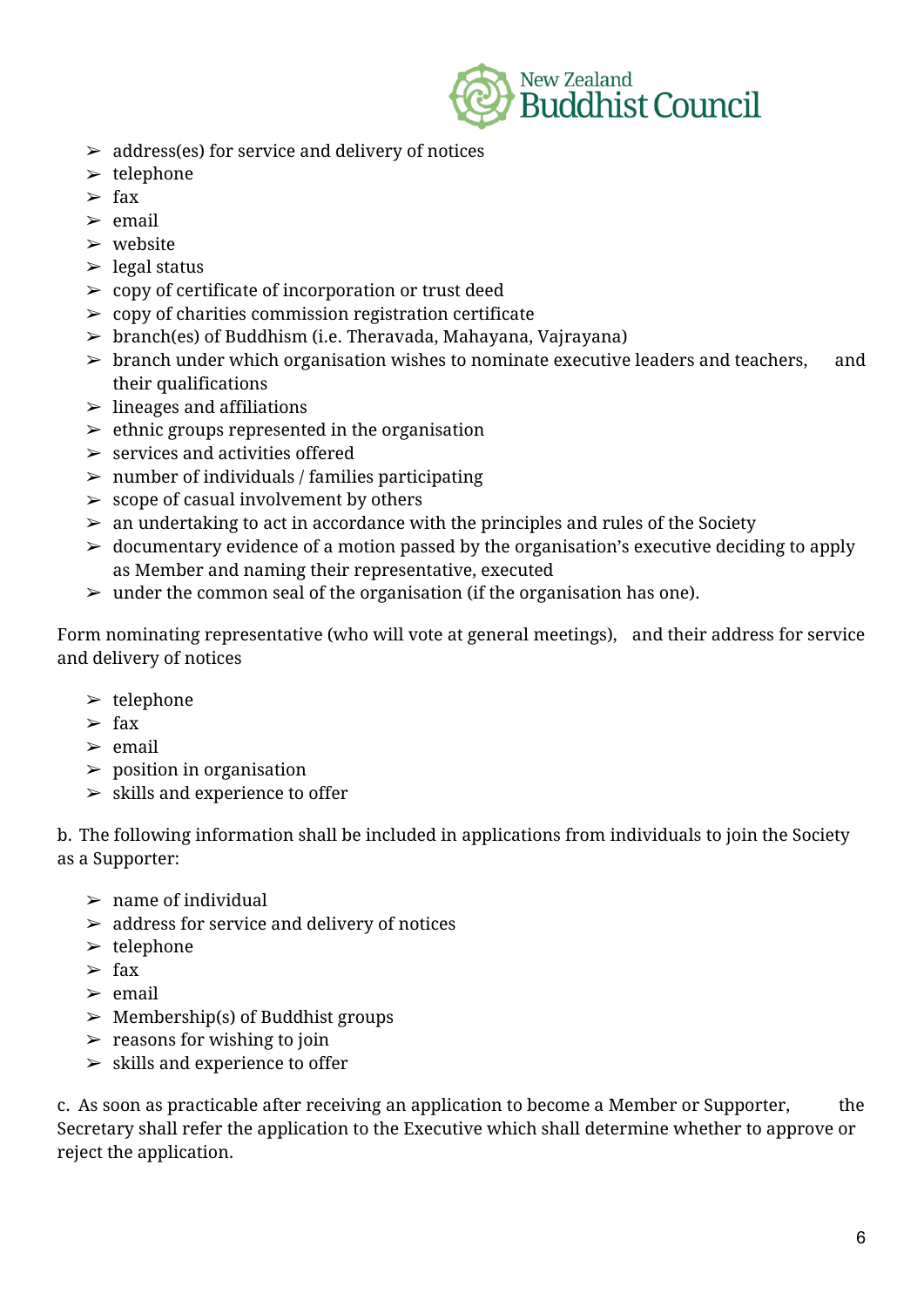

d. Where the Executive determines to approve the application to become a Member or Supporter, the Secretary shall, as soon as practicable after that determination, notify the applicant of the outcome and if approved, request the applicant to pay, within a period of 28 days after receipt of the notification the sum payable as annual subscription.

## **9. Expulsion of Members or Supporters**

The procedure for expulsion of a Member or Supporter will be as follows:

a. Any Member or Supporter may make a complaint to the Executive Committee that the conduct of a Member or Supporter of the Society is or has been injurious to the character of the Society, or is not in accordance with the principles and rules of the Society. Every such complaint will be in writing and addressed to the Secretary.

b. If the Executive Committee considers that there is sufficient substance in the complaint, it may invite the Member or Supporter to attend a meeting of the Executive Committee and to offer a written and/or oral explanation of the Member or Supporter's conduct. In the case of an organisation, the designated representative of the organisation as well as others with executive positions for that organisation may be invited at the discretion of the Executive Committee.

c. The Executive Committee will give the Member or Supporter at least fourteen (14) days written notice of the meeting. The notice will:

i. sufficiently inform the Member or Supporter of the complaint so that the Member or Supporter can offer an explanation of the Member or Supporter's conduct;

ii. offer the Member or Supporter the option of hearing directly from the complainant; and

iii. inform the Member or Supporter that if the Executive Committee is not satisfied with the Member's or Supporter's explanation the Executive Committee may expel the Member or Supporter from the Society.

d. If in the meeting the Executive Committee decides to expel the Member or Supporter from the Society they cease to be a Member or Supporter of the Society immediately.

e. A Member or Supporter expelled by the Executive Committee may, within fourteen (14) days, give written notice of appeal to the Secretary. The Secretary will then call a Special General Meeting to take place within twenty eight (28) days of receipt of the notice of appeal. If that meeting passes a resolution rescinding the expulsion, the Member or Supporter will be reinstated immediately.

# **10. Subscriptions**

a. An annual subscription for Member and for Supporter, payable by April 1, will be set from time to time by a General Meeting of the Society.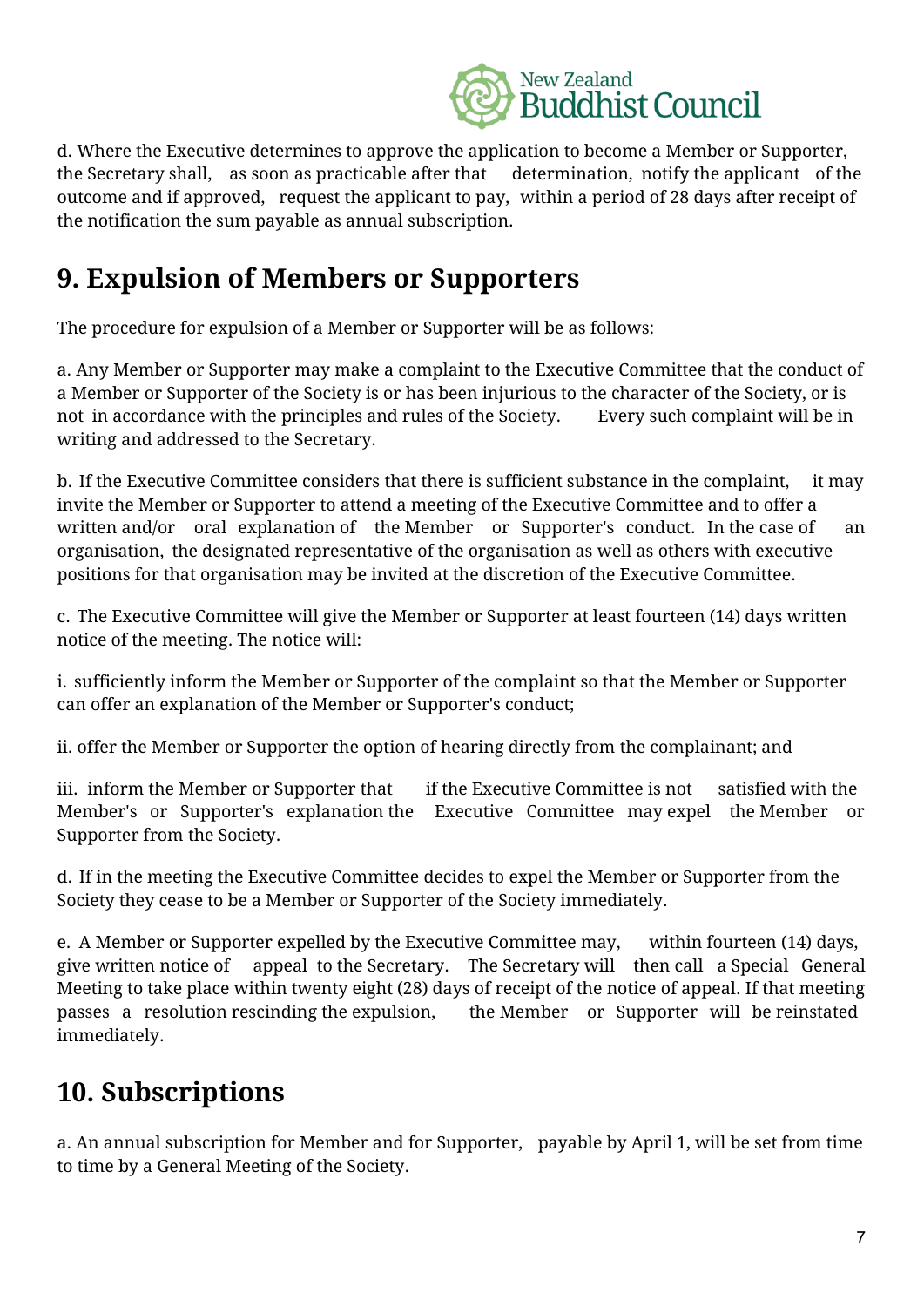

b. Until the first Annual General Meeting of the Society, the initial subscription fee will be \$50 per annum for Member organisations and \$10 per annum for individual Supporters.

## **11. General Meetings**

"General Meeting" refers to both Annual General Meeting and Special General Meeting, unless otherwise specified.

a. The quorum for a General Meeting will be at least ten percent of the Members, represented in person, or by teleconference.

b. At least fourteen (14) days written notification of each General Meeting will be given to Members at the current address for such Members recorded in the register of Members. It will be the responsibility of Members to keep the Secretary of the Society informed of their contact details.

c. Notification of a General Meeting will specify the time, date and place of the meeting. Notification will also describe in a general way all the matters that will arise to be considered and specify what further and more detailed information on these matters is available from the Executive Committee. Full information will be provided concerning any proposed amendments to the constitution or any matter which is the business of a Special General Meeting. Such information will be supplied to any Member requesting it.

d. The General Meeting will be chaired by the current Chairperson of the Executive Committee. In the absence of the Chairperson the meeting will elect a person to chair the meeting from among the Members present.

e. All questions and matters must be decided wherever possible by consensus in a spirit of mutual friendship and respect for different points of view. However, where a consensus decision cannot be reached on a matter, the decision will, unless otherwise specified in this constitution, be decided by a simple majority of the members present.

f. Only the official representatives of Member organisations with paid-up subscriptions for the current financial year on the date when the meeting is held will be eligible to vote. Supporters will be eligible to attend meetings, speak, and be nominated for the Executive Committee, but not to vote.

g. Voting on motions will be by a show of hands unless Members indicate an alternative preference. If the Chairperson or any two Members request a secret ballot on any vote or election, a secret ballot will be held.

h. If voting is tied, the motion will not be carried. Further discussion may continue until a majority decision is reached.

i. Voting for the Executive Committee will be by ballot, either cast in person or posted to the Secretary and received by the date of the meeting.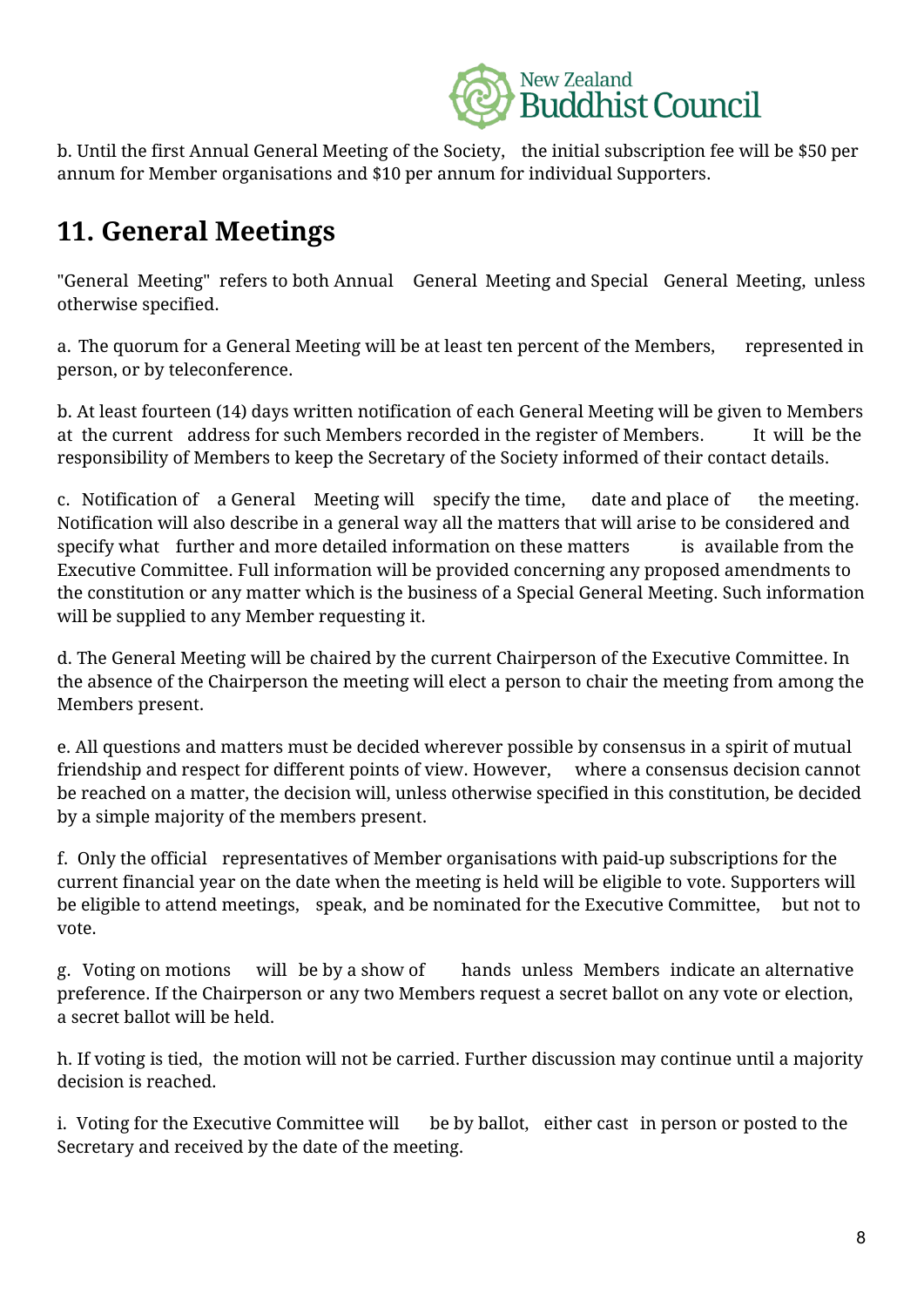

#### **12. Annual General Meetings**

a. The Annual General Meeting will be held annually, no more than three (3) months after the end of the financial year.

b. The Annual General Meeting will carry out the following business:

i. Receive and approve the minutes of the previous Annual General Meeting and of any other General Meeting held since the last Annual General Meeting.

ii. Receive and approve the Executive Committee's report on the activities of the Society over the last year and the proposed priorities and directions for the Society in the current year.

iii. Receive and approve the balance sheet and statement of income and expenditure for the past year and the estimate of income and expenditure for the current year.

iv. Elect the nine Member-elected positions on the Executive Committee of the Society(see Clause 14 b).

v. Conduct any other business which may properly be brought before the meeting.

## **13. Special General Meeting**

a. Special General Meetings may be called by the Executive Committee or by a written request made by at least five (5) Members and delivered to the Secretary. Where the meeting has been called on the written request of five (5) Members it will be called within thirty (30) days of the Secretary receiving that request.

b. A Special General Meeting will only consider business related to the reason for which it is called, as notified to the Members (see Clause 11 c).

## **14. Executive Committee**

a. The Executive Committee shall have no less than nine (9) and no more than fourteen (14) positions.

b. The three (3) major branches, or vehicles, of Buddhism, namely Theravada, Mahayana and Vajrayana, will each have three (3) guaranteed positions on the Executive Committee.

c. Nominations for the positions assigned to the three vehicles must come from Members of those vehicles (organisations with affiliations to more than one vehicle must indicate on their application form which vehicle they wish to vote with).

d. If the secretary receives more than three nominations for the three positions, then the Society's Members will cast votes for three of the nominees in that category.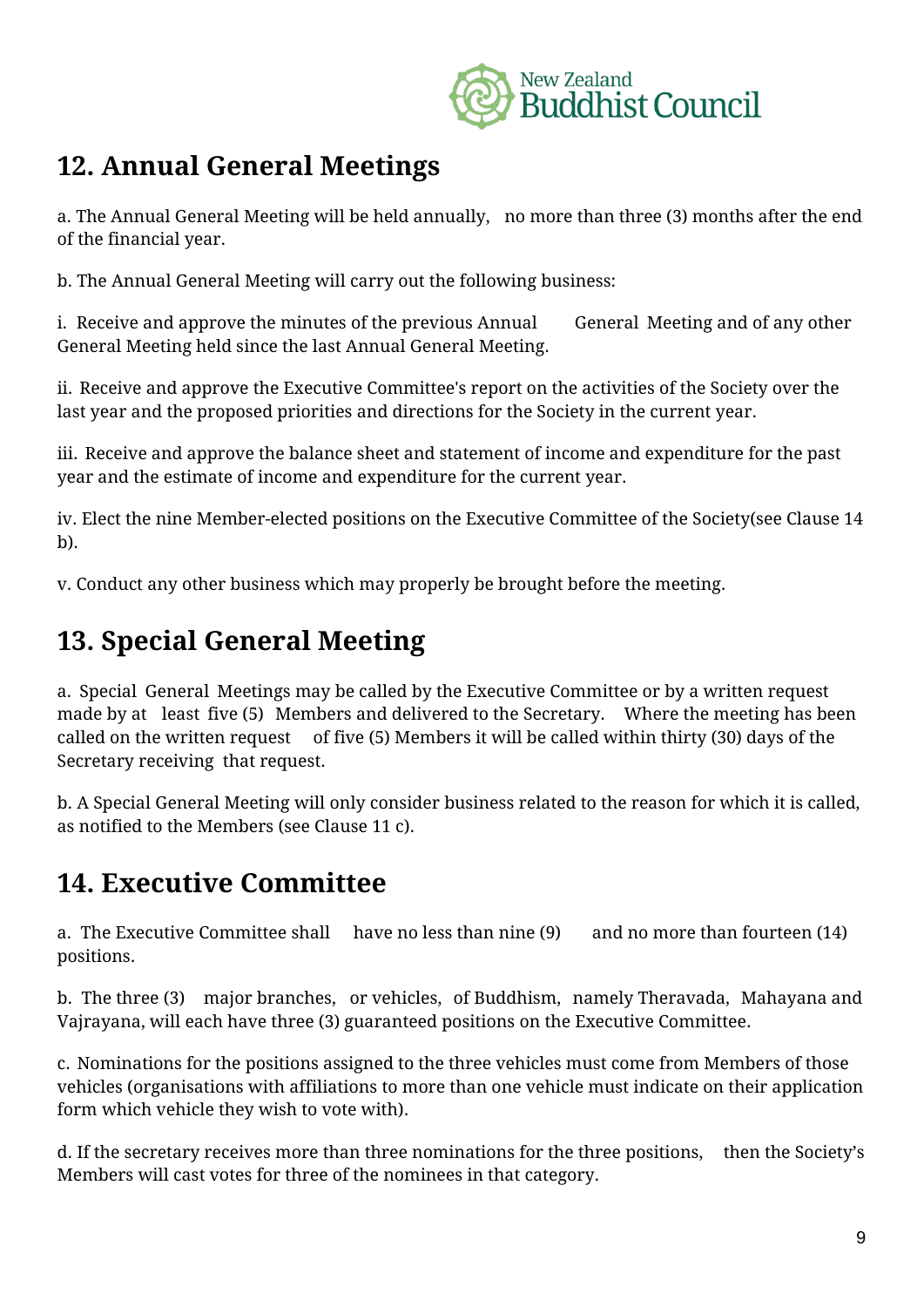

e. Nominations for positions on the Executive Committee may be made by way of written nomination signed by a current Member and endorsed with the consent of the nominee and given to the Secretary at least fourteen (14) days before the day fixed for the Annual General Meeting. No nomination may be withdrawn after the date on which nominations close.

f. If an election needs to be held, Members will receive a voting paper by mail or email prior to the Annual Meeting, which they may present in person at the meeting or send by post or email to the Secretary if unable to attend.

g. The Executive Committee so elected (9 positions) will have the discretion to appoint up to 5 additional positions to itself, in order to add people with skills needed by the committee, and also with an eye to balancing the presence of ordained Sangha and laypeople, women and men, North and South Island residents, New Zealand-born and immigrant Buddhists, as the Executive Committee sees fit.

h. The Executive Committee will have the power to appoint any additional positions to it (as in g. above) following the Annual General Meeting, and fill any vacancy that arises in the Executive Committee until the next Annual General Meeting. In the event of less than nine nominations being received for the elected positions, they will take that into account when making additional appointments to balance the Committee's composition.

i. The Executive Committee will appoint its additional positions to itself at its first meeting following the Annual General Meeting.

j. The Officers of the Executive Committee will consist of a Chairperson, Vice-Chairperson, Secretary, Treasurer, and Regions Officer, and the balance of the Committee shall be considered ordinary executive positions.

k. The Executive Committee will elect its Officers at the first meeting held following the Annual General Meeting at which both those elected and appointed to positions are present.

l. Those elected to the Executive Committee will retire at each Annual General Meeting, but will be eligible for re-election at the same and subsequent meetings. Those newly elected to the Executive Committee will take office immediately upon their election.

m. The procedure for Executive Committee meetings will be as follows:

i. A quorum will be more than half of its filled positions, represented in person or by teleconference.

ii. If a person with a position on the Executive Committee, including an Office-bearer, does not attend three (3) consecutive meetings without leave of absence that person may, at the discretion and on decision of the Executive Committee, be removed from the Executive Committee.

iii. The Executive Committee will make all reasonable efforts to make decisions by consensus. In the event that a consensus cannot be reached then a decision will be made by a majority vote by show of hands.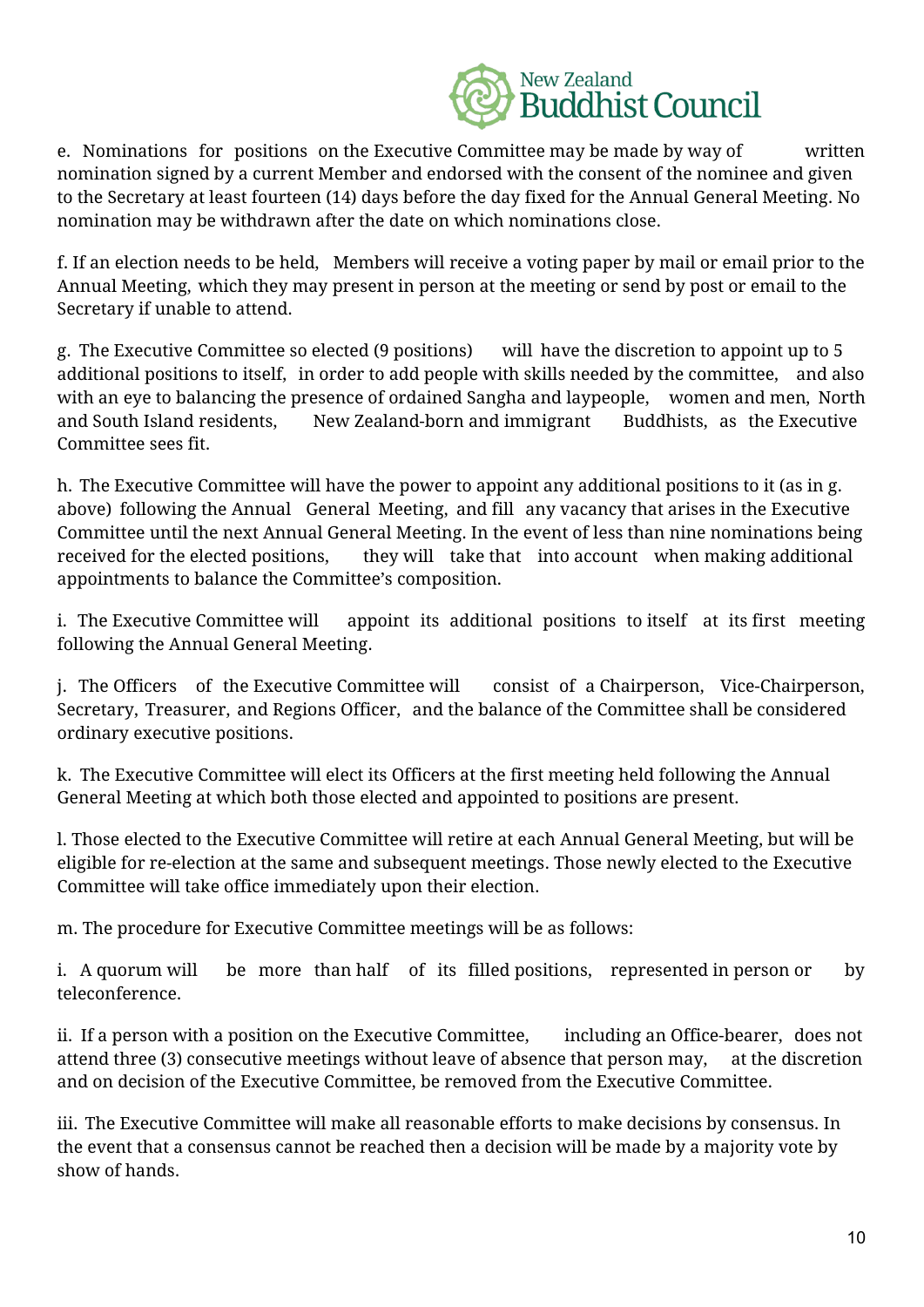

iv. If the voting is tied, the status quo will prevail.

v. Each meeting will be chaired by the Chairperson or, in her/his absence, by the Vice-Chairperson or other person appointed by the Executive Committee.

n. The Executive Committee will meet at least four (4) times every year. Meetings may be held in person or by any other means of communicating as decided on by the Executive Committee from time to time. All persons with a position on the Executive Committee, including Office-bearers, will be given at least (7) days notice of the meeting by the Secretary, verbally or in writing.

o. The Secretary will ensure that a minute book is maintained which is available to any Member of the Society and which, for each meeting of the Executive Committee, records:

i. the names of those present;

ii. all decisions which are required by the Constitution or by law to be made by the Society;

iii. any other matters discussed at the meeting; and

iv. any correspondence received or sent via post or e-mail.

p. The Executive Committee will at all times be bound by the decisions of the Members at General Meetings.

q. The Chairperson shall preside over and regulate meetings of the Society, and act as the main spokesperson of the Society in the wider community.

r. The Vice-Chairperson shall fulfill the Chairperson's duties in his or her absence.

s. The Treasurer shall keep track of income and expenditure, and be responsible for maintaining the Society's financial records, and preparing annual accounts.

t. The Secretary shall be responsible for the overall administration of the Society.

u. The Regions Officer shall be responsible for maintaining communication and liaison with Buddhist communities and individuals throughout New Zealand, especially those outside of the main centres.

#### **15. Control and Use of Funds**

a. All money received by or on behalf of the Society must immediately be paid to the credit of the Society in a bank account with such bank as shall be decided by the Society.

b. All payment transactions or withdrawals drawn on the Society's Bank account must be authorised according to the process and method of the Bank, by any two of the Chairperson, Treasurer, and Membership Secretary, or any other person appointed in writing by the Executive Committee for this purpose.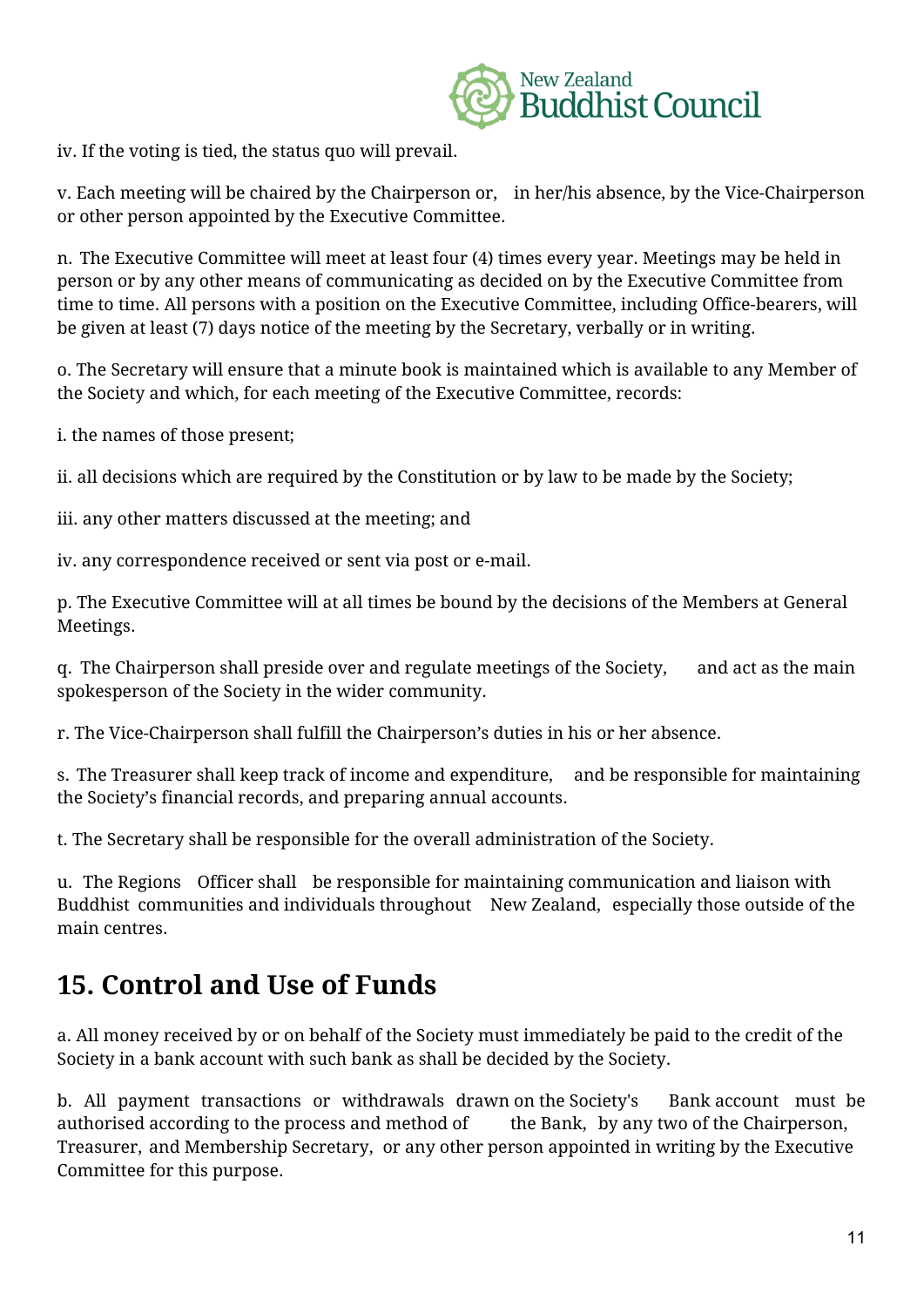

#### **16. No Personal Profit**

a. The Society is a non-profit-making society. Its activities are not to be carried on for profit or gain to any Member. The Society is prohibited from making any distribution, whether by way of money, property or in any other manner to any Member.

b. No Member of the Society or any person associated with a Member shall participate in or materially influence any decision made by the Society in respect of any payment to or on behalf of that Member or associated person of any income, benefit or advantage whatsoever.

c. Any remuneration for services rendered paid to a Member shall be reasonable and relative to that which would be paid in an arm's length transaction (being the open market value).

d. The provision and effect of this clause shall not be removed from this constitution and shall be implied into any document replacing this constitution.

# **17. Power to Delegate**

a. The Executive Committee may from time to time appoint any sub-committee and may delegate any of its powers and duties to any such sub-committee or to any person. The sub-committee or person may without confirmation by the Executive Committee exercise or perform the delegated powers or duties in the same way and with the same effect as the Executive Committee could itself have done.

b. Any sub-committee or person to whom the Society has delegated powers or duties will be bound by the charitable terms of the Society and any terms or conditions of the delegation set by the Executive Committee.

c. The Society will be able to revoke such delegation at will, and no such delegation will prevent the exercise of any power or the performance of any duty by the Executive Committee.

d. It will not be necessary for any person who is appointed to any such subcommittee, or to whom such delegation is made, to be a Member or a Supporter of the Society.

## **18. Financial Arrangements**

a. The financial year of the Society will be from 1 April to 31 March the following year.

b. At the first meeting of the full Executive Committee following each Annual General Meeting, the Executive Committee will decide by resolution the following:

i. how money will be received by the Society;

ii. who will be entitled to produce receipts;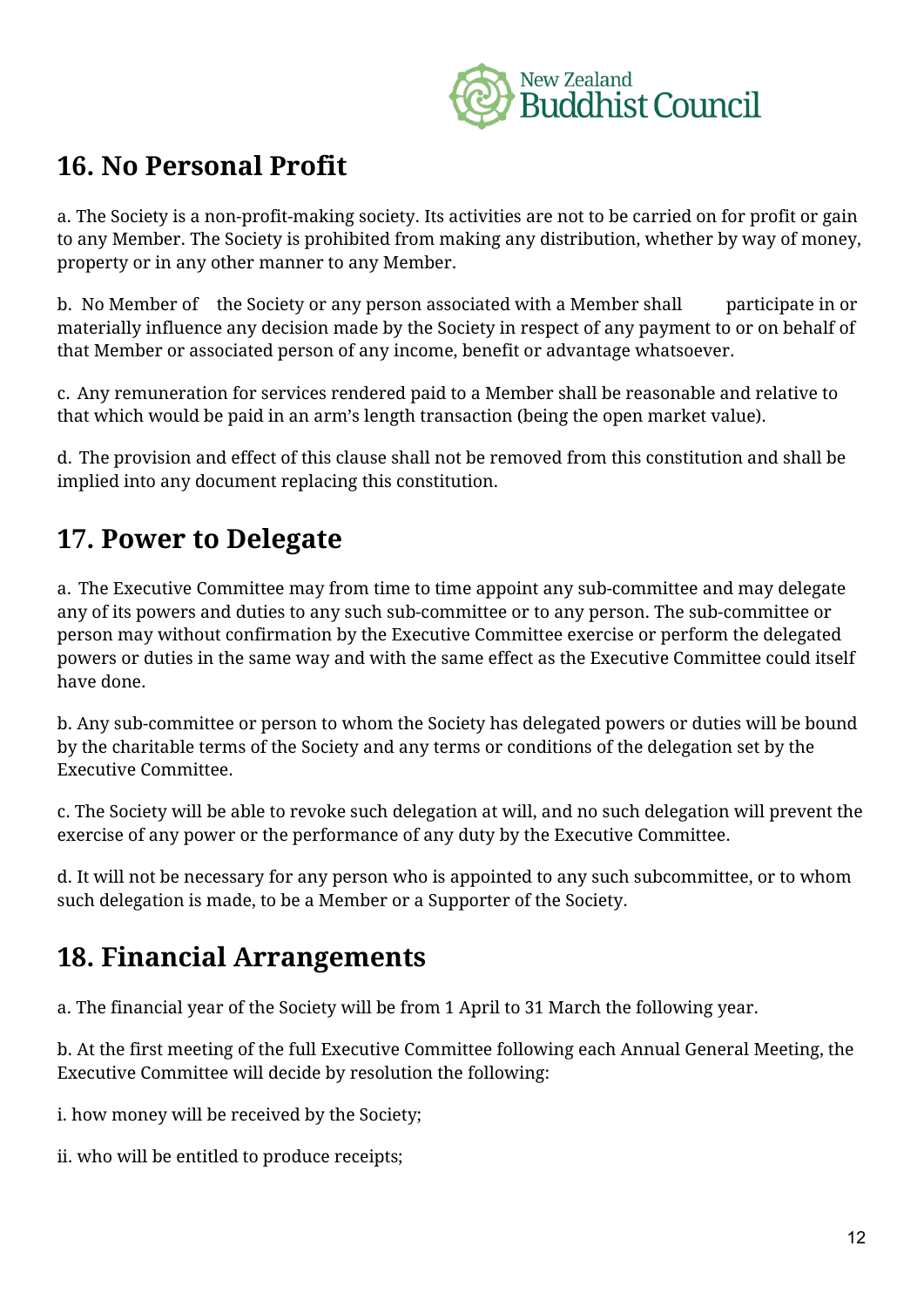

iii. what bank accounts will operate for the ensuing year, including the purposes of and access to accounts;

iv. who will be allowed to authorise payment transactions; and

v. policy concerning the investment of money by the Society, including what type of investment will be permitted.

c. The Treasurer will ensure that true and fair accounts are kept of all money received and expended.

d. The Executive Committee may arrange for the accounts of the Society for that financial year to be audited by a person appointed for that purpose, or to undergo an independent engagement review.

## **19. Common Seal**

a. The Common Seal of the Society will be kept in the custody and control of the Secretary.

b. When required, the Common Seal will be affixed to any document following a resolution of the Society and will be signed by the Treasurer and one other person appointed by the Executive Committee.

# **20. Indemnity**

a. No Officer or Member of the Executive shall be liable for the acts or defaults of any other Officer or Member of the Executive or any loss occasioned thereby, unless occasioned by their willful default or by their willful acquiescence.

b. The Officers, Executive and each of its Members shall be indemnified by the Society for all liabilities and costs incurred by them in the proper performance of the functions and duties, other than as a result of their willful default.

# **21. Alteration of Rules**

a. The routine rules of the Society may only be amended by a resolution passed by 2/3 majority vote of current Member representatives personally present at any General Meeting.

b. Additions to or alteration of the fundamental rules, that is to the objects clause (4), the pecuniary profit clause (16), the alteration of rules clause (21), the activities limited to New Zealand clause (23), or the winding up clause (24) may only be made by a resolution passed unanimously by current Member representatives personally present at any General Meeting, and may not be altered in any way that negates the charitable status of the Society.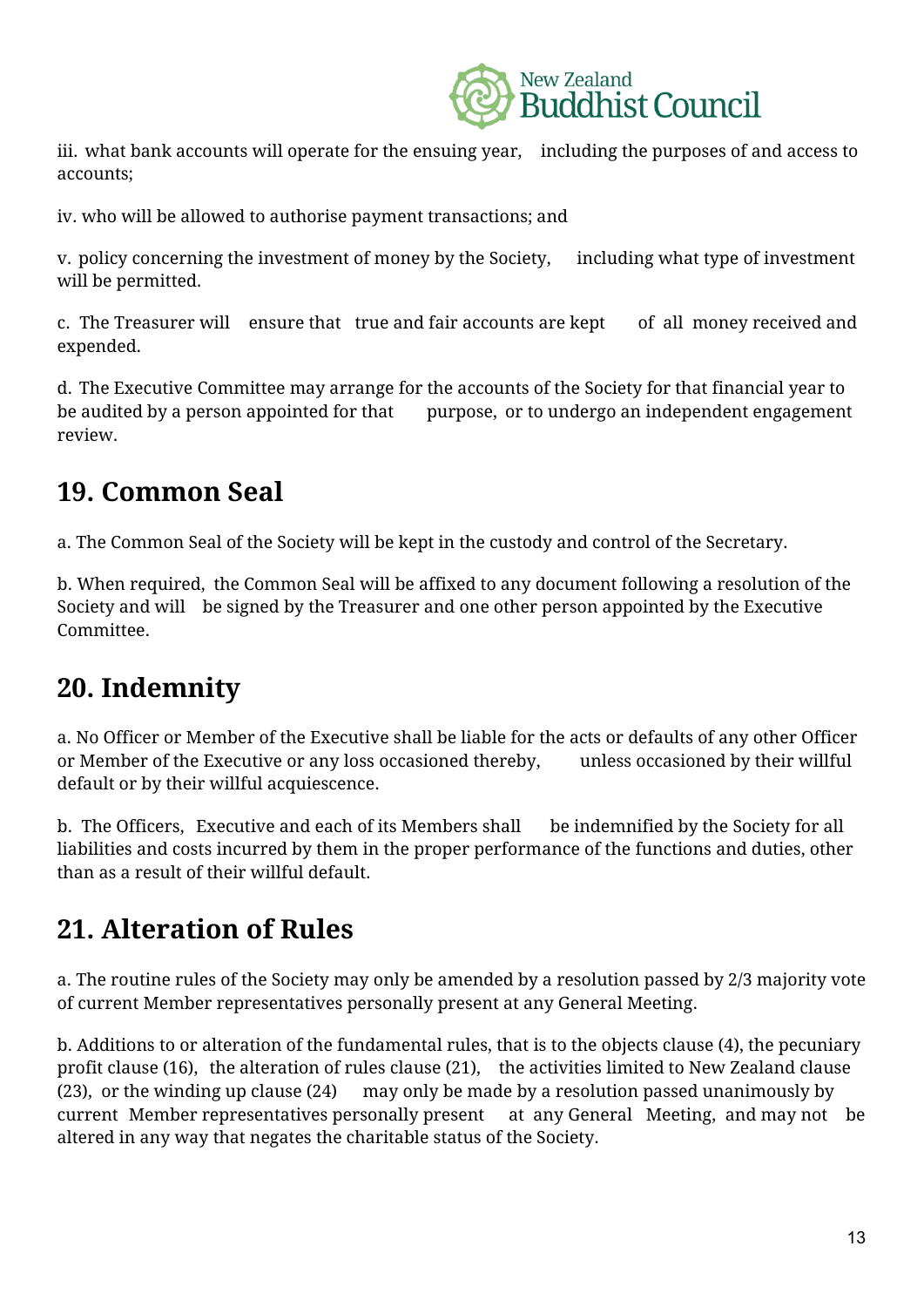

#### **22. Mediation & Arbitration**

a. Any dispute arising out of or relating to this constitution may be referred to mediation, a non-binding dispute resolution process in which an independent mediator facilitates negotiation between parties. Mediation may be initiated by either party writing to the other party, identifying the dispute which is being suggested for mediation. The other party will either agree to proceed with mediation or agree to attend a preliminary meeting with the mediator to discuss whether mediation would be helpful in the circumstances. The parties will agree on a suitable person to act as mediator or will ask the Arbitrators' and Mediators' Institute of New Zealand Inc. to appoint a mediator. The mediation will be in accordance with the Mediation Protocol of the Arbitrators' and Mediators' Institute of New Zealand Inc.

b. The mediation shall be terminated by:

i. The signing of a settlement agreement by the parties; or

ii. Notice to the parties by the mediator, after consultation with the parties, to the effect that further efforts at mediation are no longer justified; or

iii. Notice by one or more of the parties to the mediation to the effect that further efforts at mediation are no longer justified; or

iv. The expiry of sixty (60) working days from the mediator's appointment, unless the parties expressly consent to an extension of this period.

v. If the mediation should be terminated as provided in ii., iii., or iv. any dispute or difference arising out of or in connection with this constitution, including any question regarding its existence, validity or termination, shall be referred to and finally resolved by arbitration in New Zealand in accordance with New Zealand law and the current Arbitration Protocol of the Arbitrators' and Mediators' Institute of New Zealand Inc. The arbitration shall be by one arbitrator to be agreed upon by the parties and if they should fail to agree within twenty-one (21) days, then to be appointed by the President of the Arbitrators' and Mediators' Institute of New Zealand Inc.

## **23. Activities Limited to New Zealand**

The activities of the Society will be limited to New Zealand.

## **24. Patrons**

The Society may invite any person to become a Patron of the Society for such time as determined by a General Meeting.

#### **25. Disposition of Surplus Assets**